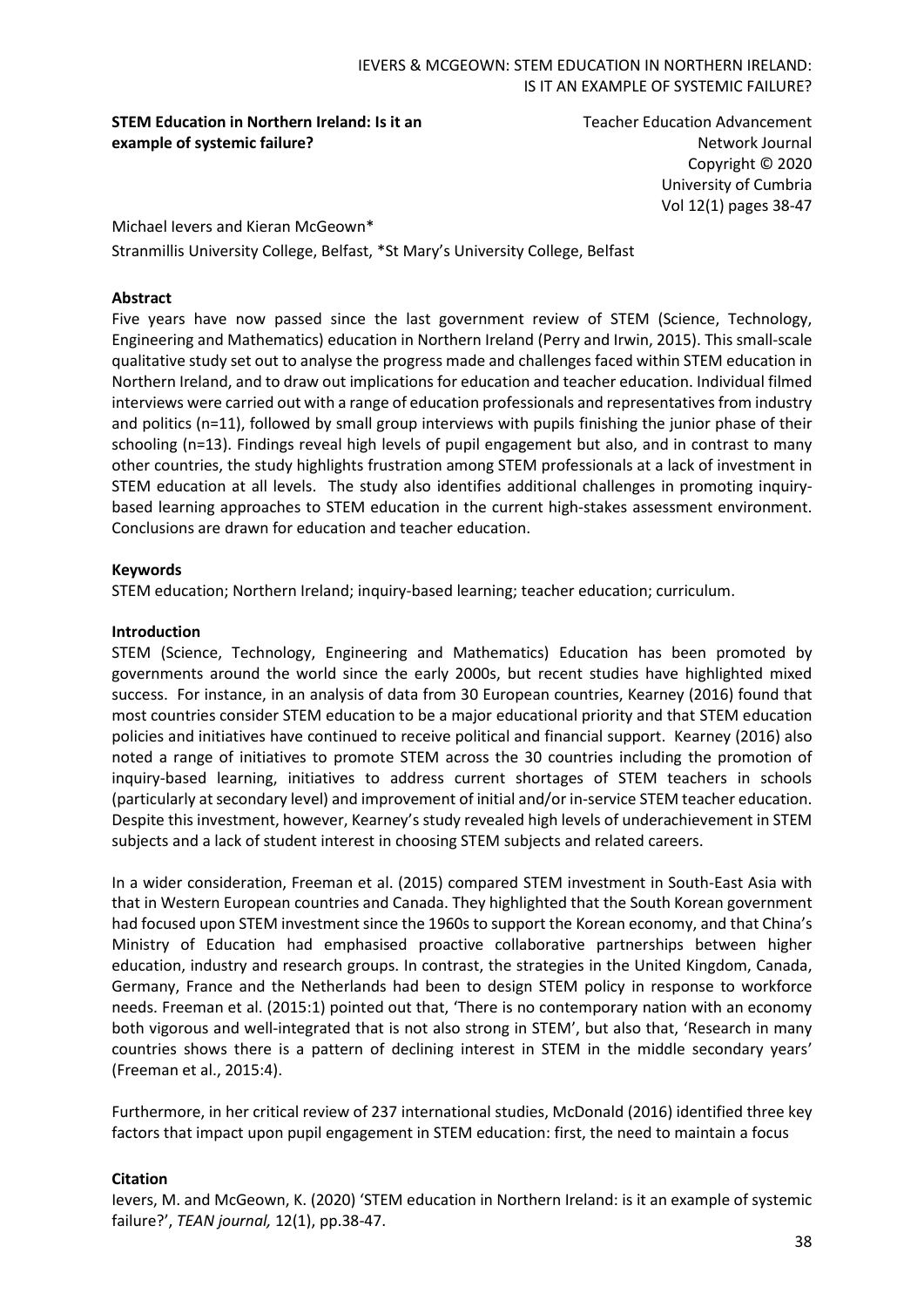upon student engagement with STEM education, with the junior secondary phase of education identified as a critical stage; second, that educational practice had to be developed to more fully engage and more successfully equip students; and third, that the standard of teaching would need to be high to enthuse and inspire students to pursue STEM related endeavours.

Despite extensive international investment in STEM education, there is still uncertainty around the precise meaning of STEM education (Bybee, 2010), and confusion remains surrounding its effective implementation, as evidenced in the observations of Ritz and Fan (2015) and the proposals of Wang et al. (2011), from which emerge (at least) five possible interpretations: the 'silo' approach; the 'embedded' approach; the 'integrated' approach; the 'interdisciplinary' approach; and the 'multidisciplinary' approach. An additional challenge for STEM education has been the mechanism of assessment. Freeman et al. (2015) concluded that a move away from high-stakes accountability testing (as defined by Au, 2007) was the strategy adopted by most of the many countries they studied in order to improve pupil engagement with STEM. They reported that China, Japan, Korea and Taiwan had recorded a shift in focus to support development of creativity, problem-solving, collaboration and critical thinking, and (ibid: 12) that 'China's New Curriculum Reform involves incorporation of inquirybased, creativity-focused, student-centred learning'. In contrast, Freeman et al (2015) reported that in the United Kingdom, high-stakes accountability testing had compromised both the standard of teaching and the quality of the learning experience.

Su et al (2017) identified instances of successful practice in STEM education in Canada and Finland. Finland outperforms most other countries in the PISA assessment (OECD, 2013), and here there is an emphasis upon teacher autonomy and trust of the teacher's judgement, with high-stakes testing disregarded for most stages of the educational experience. In Canada, a major focus is that the pupils become scientifically literate (Guven and Gurdal, 2011), with science taught using an inquiry-based, student-centred, constructivist approach. Particular value is placed upon scientific skills with 'real world' connections to technology, society, and the environment.

Kearney's (2016:5) findings from analysis of 30 European countries echo the value placed upon inquiry-based learning: 'When comparing the results of the last edition of this report published four years ago, promoting inquiry-based learning still remains the most highly ranked issue with 80% of all countries stating it is addressed as a top priority or important issue at national level'.

Therefore, despite substantial international research (Bybee, 2010; Wang et al., 2011; Ritz and Fan, 2015), there is still no agreement on the most effective approach to the promotion and delivery of STEM education. Across the world, the importance of STEM education to economic prosperity is recognised (Freeman et al. 2015), but implementation policies vary extensively. Internationally, STEM education is compromised by a shortage of sufficiently skilled teachers, limited student engagement and limited student achievement, despite large financial investments and high levels of activity in many countries (Freeman et al., 2015; Kearney, 2016). However, there is evidence from international contexts(Guven and Gurdal, 2011; Freeman et al., 2015; Kearney, 2016; Su et al, 2017) that within the best practice of STEM education, there has been a significant development of inquiry-based learning, which is in conflict with traditional mechanisms of high-stakes testing to be found elsewhere.

### *STEM education: The Northern Ireland position*

Over a decade has passed since the Northern Ireland (NI) government first set out its vision for STEM education in the Report of the STEM Review (Department of Education & Department for Employment and Learning, 2009). Achievement of this vision was last reviewed five years ago (Perry and Irwin, 2015), so an examination of the current position for NI within an international context was considered timely, and forms the focus of this study. The 2009 Report of the STEM Review made 20 recommendations, listed under four headings (Department of Education & Department for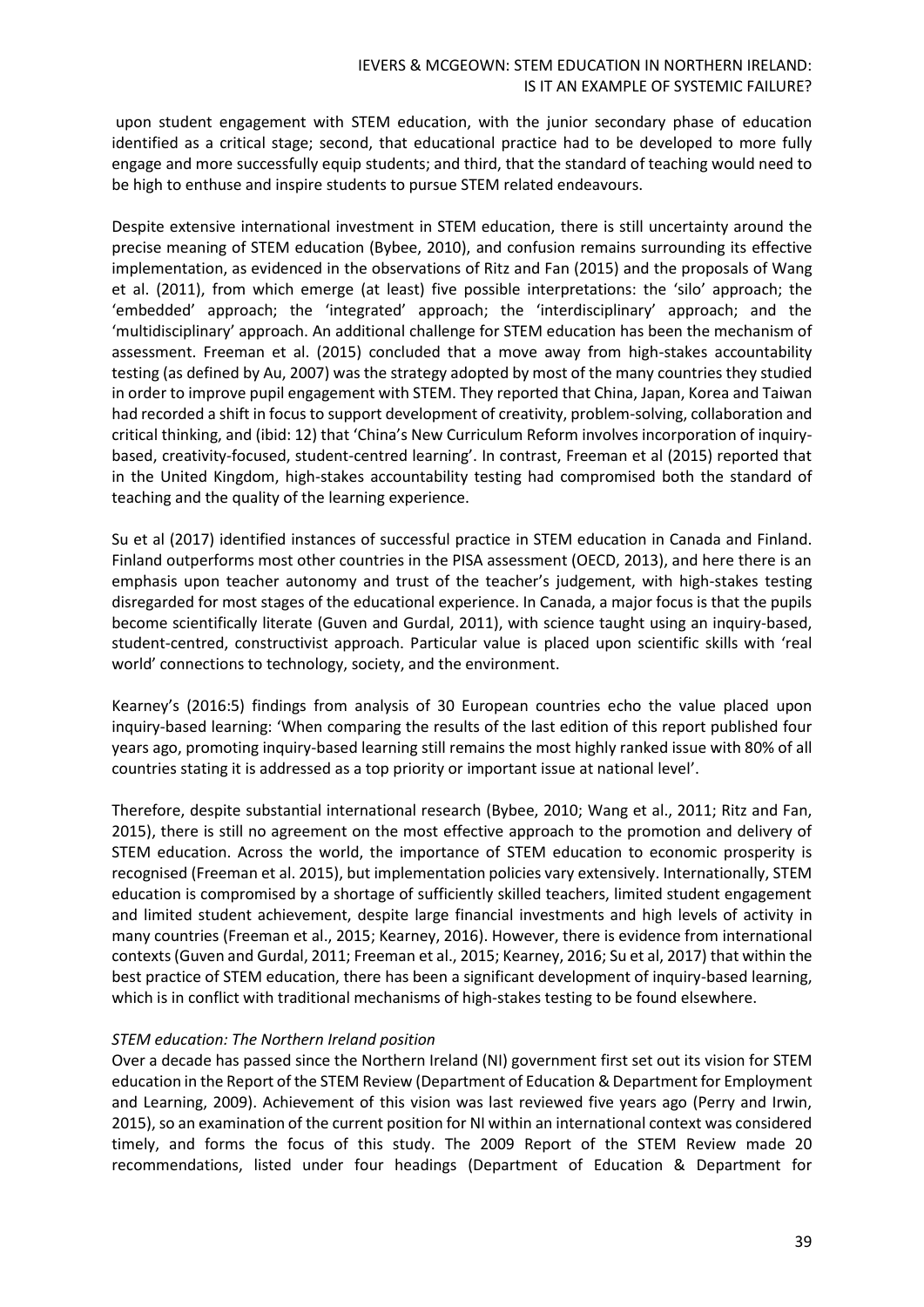Employment and Learning, 2009:14): 'Business must take a lead in promoting STEM'; 'We must alleviate key constraints in the STEM artery'; 'There needs to be increased flexibility in the provision of STEM education'; and, 'Government must better coordinate its support for STEM'.

From 2009, STEM education was promoted within schools in NI and across the United Kingdom as a critical component for economic growth (Department for Employment and Learning (NI), 2011). There was concern that young people were not interested in STEM-related subjects or careers and that this could quickly lead to a significant and economically damaging skills shortage. The Report of the STEM Review identified a number of factors that were peculiar to NI, including a lack of transition planning when pupils transitioned from primary (pupils aged 4 to 11) to post-primary school (pupils aged 11 to 18), along with little professional development of serving teachers in STEM-related issues. Underachievement in STEM subjects was identified as a further concern, and careers guidance was judged to be insufficient with regard to STEM subjects. Between 10% and 18% of STEM students were dropping out of their first year in NI universities and approximately one quarter of STEM subject graduates were leaving NI at that time to live and work elsewhere.

'Success through STEM' (Department for Employment and Learning, 2011) listed actions to be taken by each of the NI government departments to meet the 20 recommendations within the 2009 Review. The report emphasised the interdependence between business sector 'demand' (ibid:8) and education sector 'supply' (ibid:10) in order to balance 'supply and demand in a growing economy' (ibid:7). It also highlighted the need for a more co-ordinated approach from NI government departments in order to meet an anticipated future increase in the demand for STEM skills. However, in November 2015, a report prepared for the NI government's Committee for Education (Perry and Irwin, 2015) itemised progress against the listed actions in the 2011 'Success through STEM' Strategy: across all recommendations, findings reflected little improvement if any, from the position in 2009. Significantly, the Perry and Irwin report isolated inquiry-based learning (IBL), Continuous Professional Development (CPD) for teachers, and Initial Teacher Education (ITE) as key elements for the success of STEM education in NI. Their findings included that primary school teachers still felt ill-equipped to deliver STEM education, with less time given to science in NI classrooms than against international comparisons, and far from achieving the 2009 goal to increase the numbers of students enrolling in STEM education courses for ITE, numbers were falling. It is notable that, despite the central role assigned to the business sector in the 2011 'Success through STEM' Strategy, along with the critical interdependence that was highlighted between the business and education sectors, the Perry and Irwin report makes no mention of the role to be played by NI business.

The purpose of this study, funded by the Royal Society for the encouragement of Arts, Manufactures and Commerce (RSA), was to examine STEM education in NI within an international context, to find out: current perceptions of STEM education in NI, from representatives in schools, universities, industry and politics; if current practice shows any improvement since 2015 to meet the initial goals of NI government policy in 2009; and views on the future for STEM education in NI, with particular regard to teacher education.

# **Methodology**

An interpretivist research paradigm was adopted to address the central research questions, since, 'the social world can only be understood from the standpoint of the individuals who are part of the ongoing action being investigated…Social science is thus seen as a subjective rather than an objective undertaking, as a means of dealing with the direct experience of people in specific contexts' (Cohen et al., 2018:17). As this study was focused upon the perceptions held by individual representatives, along with their experiences of current practice and the views that they had formed about the future for STEM education in NI, an interpretivist paradigm was judged to be the most appropriate approach. Interviewing was subsequently selected as the primary data gathering tool within this study, as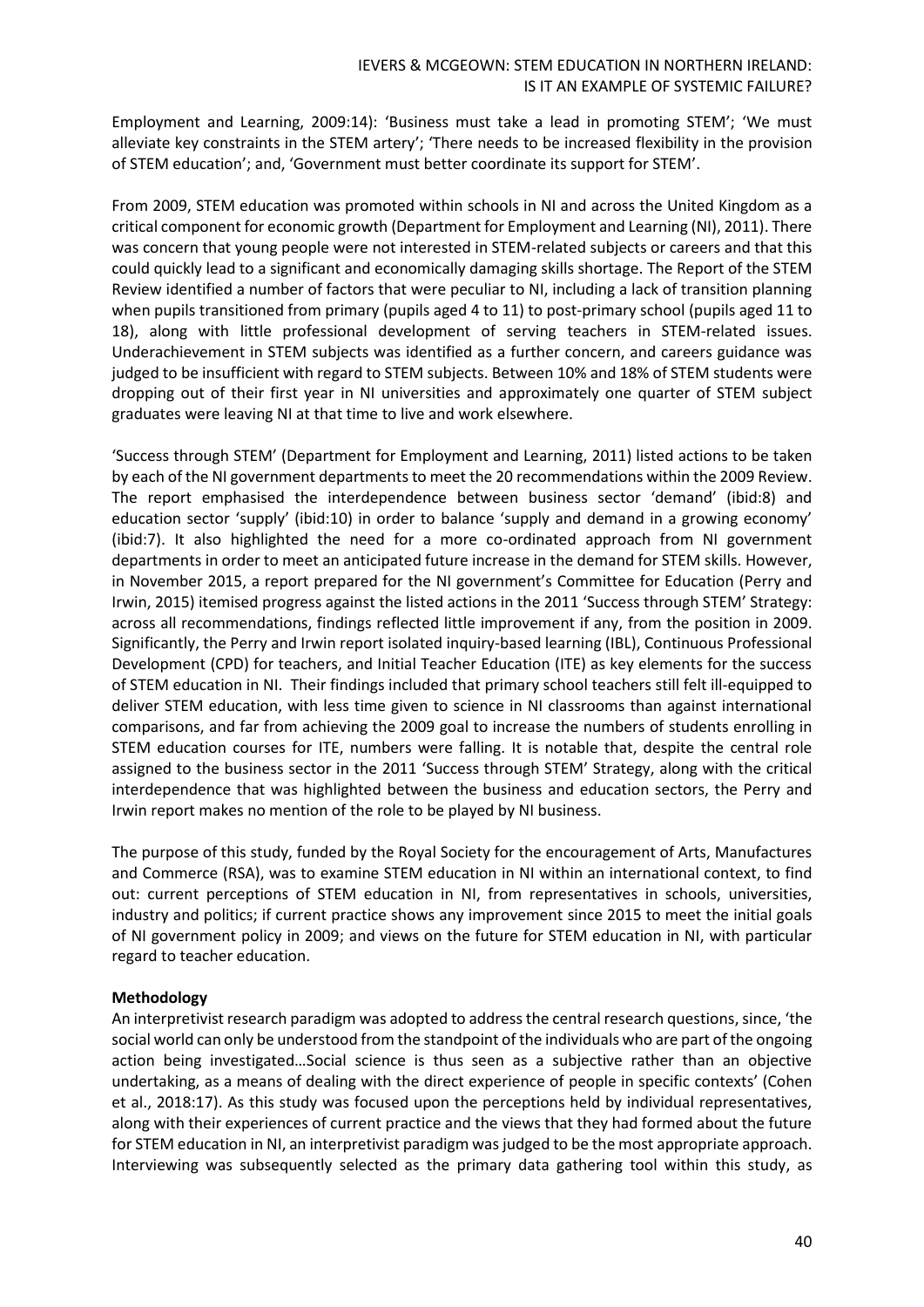Seidman (2013) and Peraklya and Russuvuori (2011) argue that the purpose of interviewing is to understand the experience that people have in life along with the meaning that they take out of that experience.

In order to capture representative voices, 'adult experts' (n=11) from industry, politics, schools and universities were interviewed in a one-to-one setting, thereby facilitating a triangulation of independent views. Initially, twenty adult experts were approached, chosen because the offices they held reflected their recognition in NI as experts in their respective fields. Those who agreed to participate (n=11) provided a representative sample and comprised: a senior representative from each of the two NI university colleges for initial teacher education (ITE); a principal author of the NI STEM Review of 2009; a founder and director of the NI Science Park, which supports local industry and entrepreneurs; the NI Chair of CAS (Computing At Schools); a Member of the NI Legislative Assembly (MLA) who was actively involved in NI education policy; and four teachers, one from each of four participating schools, along with one of the participating school principals. A sample of four Belfast primary schools were contacted, to equally represent experiences and views from both the 'controlled' and 'maintained' NI education sectors (being the two main school management types in NI), so that potential differences in experience could be identified between the two management types; rural school input would ideally have been included in order to examine possible variation of experience between rural and urban settings, but it would have been impracticable within the given funding.

Benson and Lunt (2011) point out that pupil voice is too often missing in research literature, when pupils may have significant insights to offer. A component part of this research was therefore to listen to what the pupils had to say about STEM education in terms of what they had experienced to date and what they would like to experience in the future. Following McDonald's (2016) identification of the junior secondary phase of education as critical to STEM engagement, this study targeted the transition between primary school and secondary school at the age of 11. Pupils (n=13) from Primary 7 classes (aged 10 and 11 years) in each of the four participating Belfast primary schools were interviewed within their school groups to remove any distraction or inhibition.

The decision was taken to employ a semi-structured interview format for all the interviews, because the questions are open-ended and consequently possess a number of advantages, as detailed by Cohen et al. (2018:513): the interviewer can pick up on responses to clarify meaning or to pursue a deeper understanding of an issue; the wording can be tailored to the different individuals; they also, 'encourage cooperation and help to establish rapport'.

In this study, the adult experts were interviewed individually, and the pupils from each school were interviewed as a focus group, so that the pupils were thus enabled to derive some peer comfort from each other's presence, while at the same time ensuring that each pupil's views were sought, and avoiding problems such as the non-participation or dominance by a few individuals that can arise in focus groups (Cohen et al., 2018).

The particular approach used within this study focused upon filming the semi-structured interviews to create an 'Academic Documentary' – simply, a filmed version of the findings and the discussion of emerging issues. This idea stemmed from a five-minute filmed summary of the lead author presenting findings and discussing issues arising from a previous research project, which was then posted on Facebook and received over 1500 views in one week. Such an approach offered two advantages. First, it could enhance the methodology, because it was anticipated that the approach of an Academic Documentary would enable anyone watching to receive not only a report of what was said, but critically also the expressions, intonations, and nuances with which the words were spoken. As noted by Cohen et al. (2018:633) 'Video material catches the non-verbal detail that audio recordings cannot'.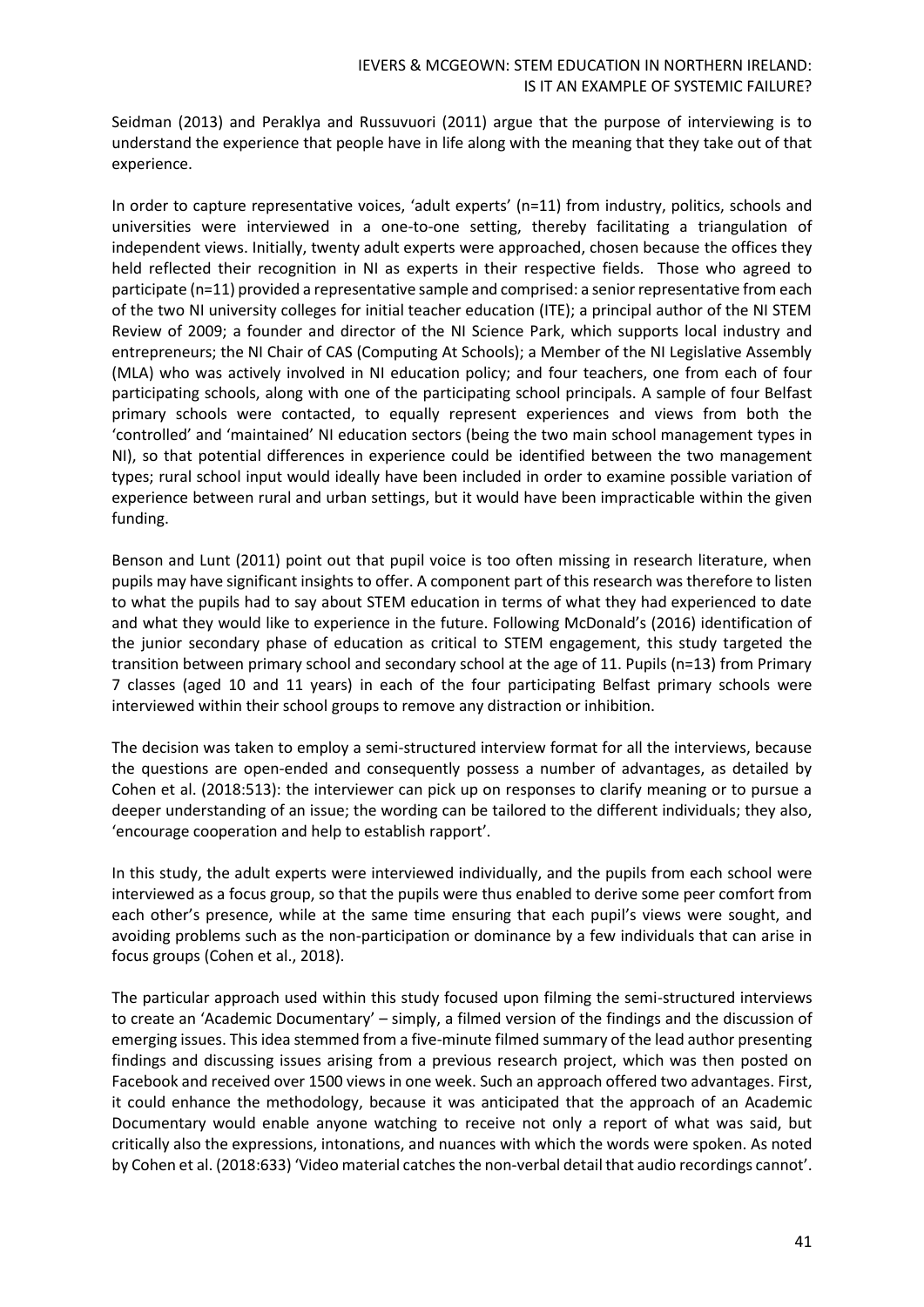It was hoped that this non-verbal feature of film recording would support Glaser's post-positivist approach, whereby, with reference to data interpretation, awareness would be maintained of the limitations of certainty (Glaser, 1999). It was reasonably anticipated that the relative dynamics of group interviews described by Cohen et al. (2018) would apply to the use of film recording to at least the same degree as the more established media of audio recording and transcription.

Secondly, it was considered that compilation of film-recorded interviews would support dissemination, provided appropriate ethical provisions were secured. Ethical approval was granted by the Research and Ethics Committee of the lead author's University College. All participants were advised of the intention to compile the recorded interviews to create the Academic Documentary, and that it may be distributed on an academic network, hosted by the RSA. Data was held securely, and voluntary and informed consent was obtained for all participants, including the right to withdraw without reason, with written parental permission secured for pupil participation. The interviewer was careful to provide adequate time for the interviewees to speak and to avoid leading questions. Participating school principals, teachers and pupils were assured that only the pupils' first names would be used at any time, and advised that uniforms should not be worn, by which the school could be identified. Participating experts were given the option of being identified by title captions and credits.

The RSA funding secured the services of a professional freelance camera operator and editor of established and experienced industry (BBC and Ulster Television) standard. Once filming was complete, the data from the video footage were then open coded and analysed by constant comparison (Newby, 2010), maintaining 'subject with subject and data with emerging concepts' (Newby, 2010:492). Specifically, relevant comments from each interviewee were systematically logged and then given a code to identify the nature of each of their comments, so that by comparing all of the relevant comments across all of the interviewees, the data could be grouped into emerging themes. Over three hours of filmed interview data were ultimately grouped into four overarching themes and then edited to create linked sequences of excerpts for each theme. In total, there were 64 excerpts.

### **Findings and discussion**

Within each of the four themes, the following sections summarise the key points made by the adult experts and pupils, and address the issues deriving from them, with regard to the research questions.

### *Pupils' experience of STEM education in NI*

Pupils were asked what they understood by the term, 'STEM', and what STEM activities they might have completed in school. Further questions then focused upon whether they enjoyed any particular aspects of their STEM experiences and if they thought STEM would be important to their futures. Across the four schools, pupils spoke enthusiastically of various experiences and perceptions of STEM, but with significant differences between the individual school experiences. A range of STEM activities was identified, including: testing materials; building merry-go-rounds and windmills; solving problems to ensure their kites would fly; programming using 'Scratch'; a lighthouses project in Primary 2 (aged 5 and 6 years); a Science Week in Primary 6 (aged 9 and 10 years); investigating the working of boats with propellers; using science kits, such as 'Connect' and 'Lego'; visits from STEM Ambassadors from Bombardier Aircraft Company; an 'Inspiration Day' in Primary 6, where people came in to talk about their various jobs; and, a visitor from 'Medics in Primary School' to talk to the pupils about how the human body works.

It is apparent from the pupils' comments that some of them had experienced activities that required them to plan and design systems that resulted in practical outcomes. In their accounts, no significant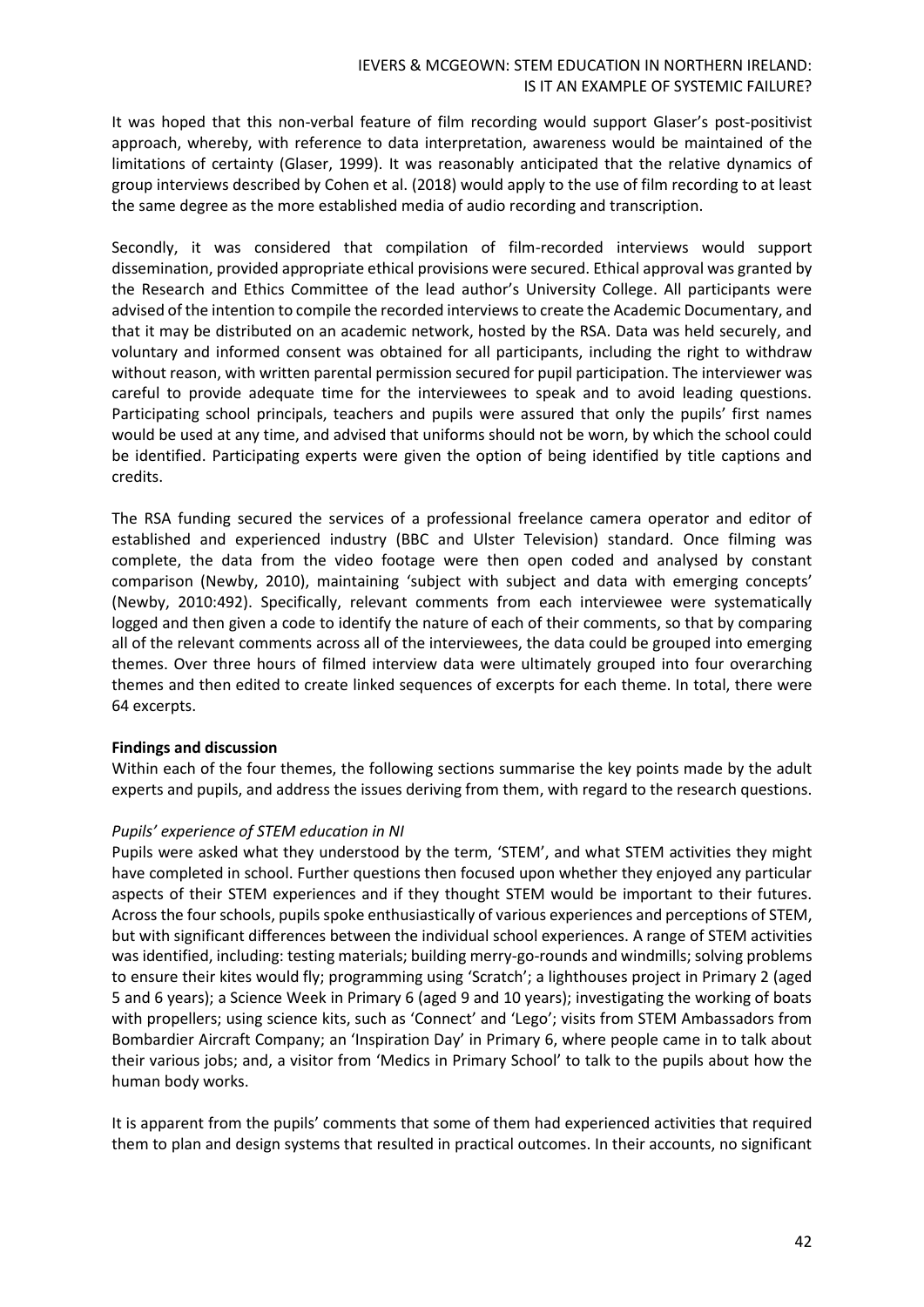#### IEVERS & MCGEOWN: STEM EDUCATION IN NORTHERN IRELAND: IS IT AN EXAMPLE OF SYSTEMIC FAILURE?

differences were discernible between girls and boys nor between schools, in terms of the levels of interest and enjoyment that they displayed.

...we get to observe and do it with our hands – it's physical and practical'

(boy 1, school A).

We've been observing and we've been discovering, and we've been planning designs, and we learn from our mistakes

(girl 2, school A).

They identified these experiences as having relevance in their everyday worlds:

It [STEM] seeps in to every job that people are doing

(boy 1, school B).

I would like to be an architect - they design buildings and plan so the engineers can build them (girl 1, school B).

I want to be, like, an engineer – like a car engineer – they fix cars and they can make them better (boy 2, school B).

Pupils also displayed some understanding of how the four subject disciplines making up STEM were interconnected:

Science makes up everything, Technology's going to be the future, Engineering's going to build the technology to be the future, and Maths. is going to solve it

(boy 1, school C).

However, interconnection between the four STEM disciplines was not always fully grasped:

Science is quite an obvious one, specifically if you want to be a Biological Oceanographer. Technology is good for recording what you've learned about the ocean, and then that also ties in with Mathematics, because you'd need a good sense of Mathematics to do a lot of Technology things, and then Engineering – you need to do – a lot of – am...

(boy 1, school D).

An underlying enthusiasm with which the pupils engaged with STEM experiences was clear throughout. It was evident from all of the pupils, teachers and school principal, however, that the pupils' experience of STEM education was piecemeal, with very limited input from industry. No consistent curricular experience was apparent. The school principal and two of the teachers made the point that primary schools want to improve the STEM experience for the children, but are limited by resources. They additionally highlighted that the STEM experience for pupils largely depends upon whether their teacher has STEM-related qualifications. Notably, in spite of the challenges arising from resource and expertise limitations, pupils cited many examples of inquiry-based learning. However, in contrast to the pupils' enthusiasms and ambitions, teachers from all of the primary schools expressed disillusionment with an absence of political leadership or vision for the STEM experience of their pupils.

As the pupil participants were at the end of the junior phase of their school education, it was highlighted by the school principal and two of the teachers that political direction has focused upon only numeracy and literacy with regard to the critical primary/post-primary school transition at age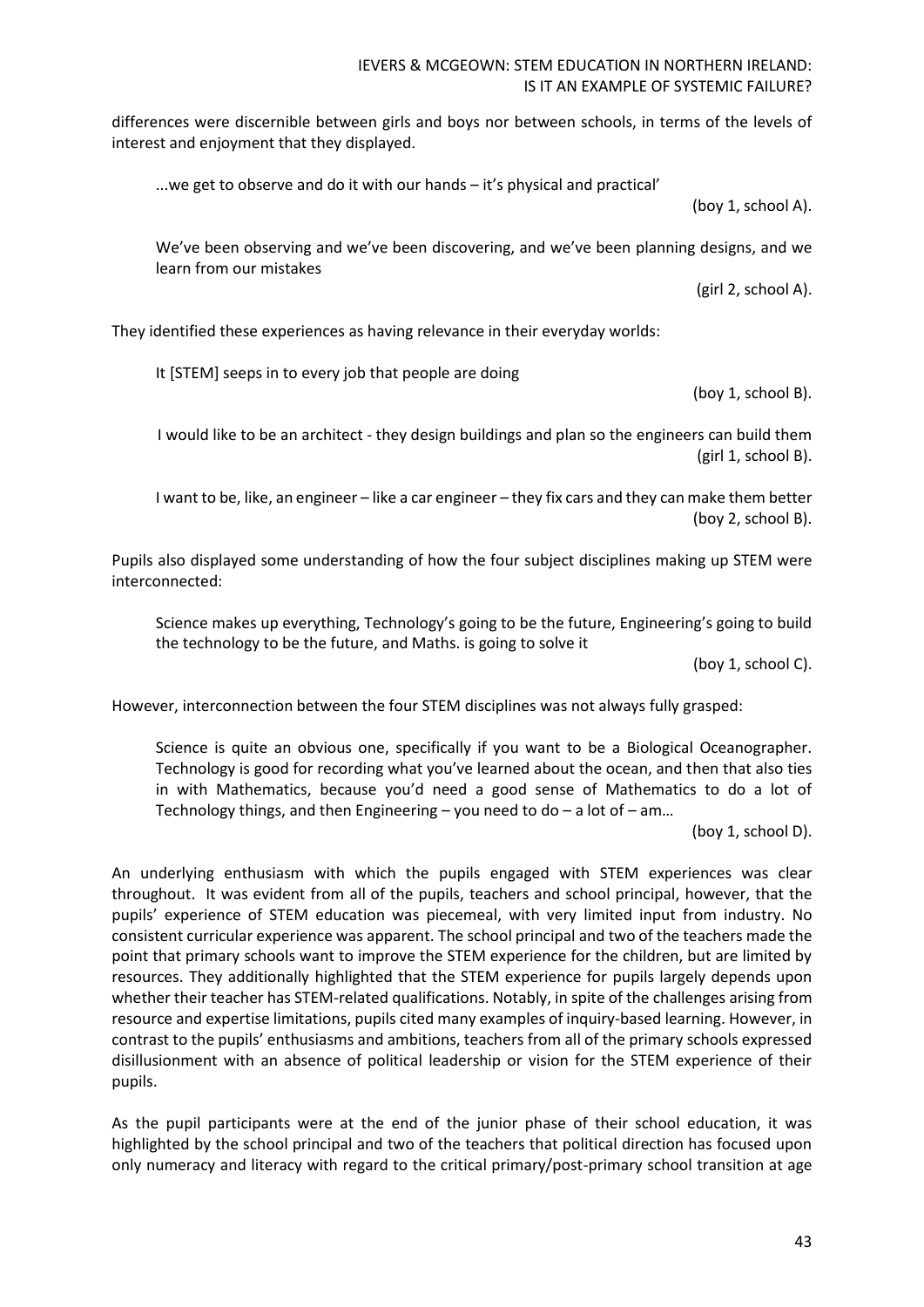11. As noted by one of the teachers, 'there hasn't been a mention of STEM'. It was pointed out by the school principal that a successful working model for good practice with respect to transition planning already existed, but it had not been applied to the STEM subjects. Again, there was evident frustration from the school principal and all of the teachers about a lack of political engagement.

Despite McDonald (2016) identifying precisely this junior secondary phase of education as the critical stage to impact upon pupil engagement in STEM education, evidence from the adult experts and the pupils about their STEM education experience indicates a systemic failure to provide an effective delivery. Kearney (2016) reported that most European countries have prioritised STEM to receive political and financial support, to include improvement of initial and/or in-service STEM teacher education, but these findings indicate an absence of such prioritisation in NI. Evidence from the pupils' experience in this study points to no improvement in STEM education in NI since Perry and Irwin's report of 2015. Evidence from the adult experts indicates that a failure of political intervention to support pupils' experience of STEM education has resulted in the adult experts becoming disillusioned regarding the future for STEM education in NI. With reference to teacher education, these findings suggest that opportunities to acquire a STEM qualification would significantly impact upon the quality of educational provision that a teacher could offer to pupils, even though such opportunities within current ITE and CPD provision are limited.

### *Inquiry-Based Learning (IBL)*

There was unanimous agreement from all of the adult experts that STEM should be compulsory, crosscurricular and inquiry-based. As articulated by one of the teachers, 'This is the future, this is where we are going; STEM should be filtering into every area of the curriculum'. It was evident from the responses of adult experts that IBL presented a 'battleground', an area of conflict between bigger issues. The Science Park director asserted that the current system of education in NI is a 'memory test', which is not preparing children well for the new world of work, whenever, 'a lot of that memory requirement is automated [digitally accessible]'. He was concerned that in the age of automation, if children were not taught how to think and develop more 'translational' skills, such as the creativity, collaboration, teamwork and resilience encouraged within an IBL experience, then these children ran the risk of becoming obsolete in the new age of work. He believed that the current model of education in NI was stuck within a 'Victorian' mind-set, which was designed to produce young people to work in factories and jobs that no longer exist, and that the NI model of education must urgently evolve to embrace approaches such as IBL. The MLA argued that much of education still appeared to be sedentary, that NI needed a balance between the academic and the practical. He believed that many people who were talented in STEM-related skills had been deemed to have failed within the more traditionally recognised academic measures of success. The ITE representatives both focused on a need for the NI curriculum to embrace different learning models, with one of them concluding that in NI society, 'the premium still rests with an academic education and the professions...we need to raise the bar for the place of STEM in our education system.'

Such arguments resonate with reported international developments. The criticism of the NI Curriculum as a 'memory test' stuck within a 'Victorian' mind-set is a clear reference to the high-stakes testing identified by Au (2007), which is now being abandoned by many countries around the world (Freeman et al., 2015), and has been concluded to compromise teaching standards and the quality of learning (ibid). The 'translational' skills such as creativity, collaboration, teamwork and resilience that were highly valued by all of the adult experts, are exactly the skills that are receiving national investment in south-east Asia (ibid), Europe (Kearney, 2016) and Canada (Su et al. 2017). With respect to IBL, there has again clearly been no improvement in NI since Perry and Irwin's report in 2015. All of the adult experts in this study expressed not only high levels of frustration over the current provision of STEM education for NI pupils, but conviction that future provision demands radical review. Such change would obviously require a political commitment that has not been in evidence since the initial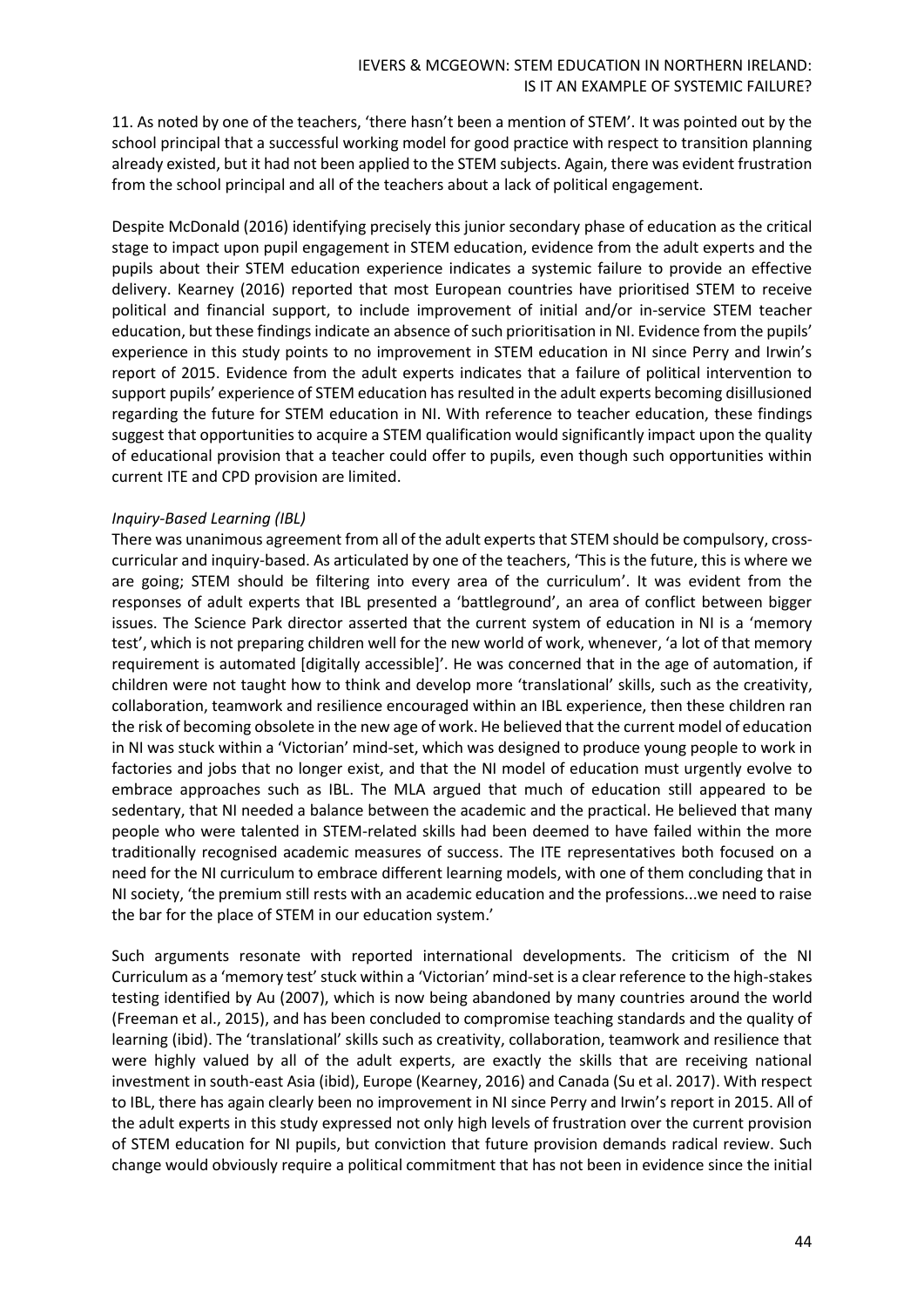Report of the STEM Review in 2009. The argument for political investment in an IBL approach to radically change STEM provision therefore derives from both extensive international example and all of the adult experts in this study, representing industry, politics, schools and universities. The implication for teacher education, whether ITE or CPD, is that IBL should be considered a priority.

### *Continuous Professional Development (CPD) and Initial Teacher education (ITE)*

There was recognition in the Report of the STEM Review for NI (2009) that training was needed for primary school teachers to enable them to introduce the new 'World Around Us' curriculum, which included STEM, but all of the teachers and school principal interviewed in this study reported that there was a complete absence of any CPD training for serving and experienced teachers and insufficient training for student teachers. As noted by one of the teachers, 'young teachers coming in to the profession are not fully aware of the importance of STEM*'.* It was emphasised by the CAS Chair that the future of STEM education in primary schools hinged upon having properly trained teachers. It was also unanimously agreed among the adult experts that more investment was needed in both ITE and in-service CPD to support the delivery of STEM education, but one of the ITE representatives made clear that dedicated STEM modules would be very difficult to deliver within teacher education, due to the extra funding that would be needed, and additionally due to the consequences that would ensue for the courses that are currently delivered. If elements of STEM education were to be introduced into the preparation of student teachers, then something from the existing programme of preparation would have to be sacrificed. Here, again, was evidence of need for significant change, but again, all of the adult experts agreed that the political implementation needed for such a change had not been forthcoming.

Despite the emphasis upon ITE and CPD within the Perry and Irwin report in 2015, there was no evidence in this study of any improvement in NI provision since then, with agreement from all of the adult experts that significant investment and planning for teacher education were needed for the future of STEM education. This failure of progress is in contrast to the initiatives across Europe reported by Kearney in 2016 to address shortages of STEM teachers in schools and improve initial and in-service STEM teacher education. In order to inspire students to pursue STEM related careers, MacDonald (2016) concluded that high standards of teaching are essential, which would clearly require investment in ITE and CPD for STEM teacher education. However, although such investment may be an essential component in growing a STEM economy, it is only one component, as Kearney's 2016 European study also pointed out that high levels of underachievement still persisted in STEM subjects, together with a lack of uptake in STEM related careers.

### *The role of business*

Within the original vision of the NI STEM Review (2009), there was recognition of the value of STEM within society and to the economy. In this study, the MLA stressed that businesses can show pupils the reasons, 'why they are learning what they are learning' along with the practical applications, and 'if we want to keep the businesses we have and attract new business in to Northern Ireland, we need to provide the skills locally, and that will also be good for the prospects of the pupils'. The teachers and school principal pointed out that collaboration and industry partnerships are needed, but that engagement with business is very occasional and dependent upon goodwill and personal contacts. It was made clear that there was an absence of co-ordination or commitment, which the adult experts believed would have to come from political leadership. However, there was a warning from the CAS Chair that business engagement directly with STEM education should be cautioned, that the business sector may have expertise in subject content, but that without the pedagogical knowledge and language needed for effective education, there could be difficulties for successful integration of business or industry with schools. The CAS chair proposed that a three-way partnership should be investigated, whereby student teachers (under the supervision of their university tutors) would take the role of the 'interpreter' between business and schools, to ensure effective communication, and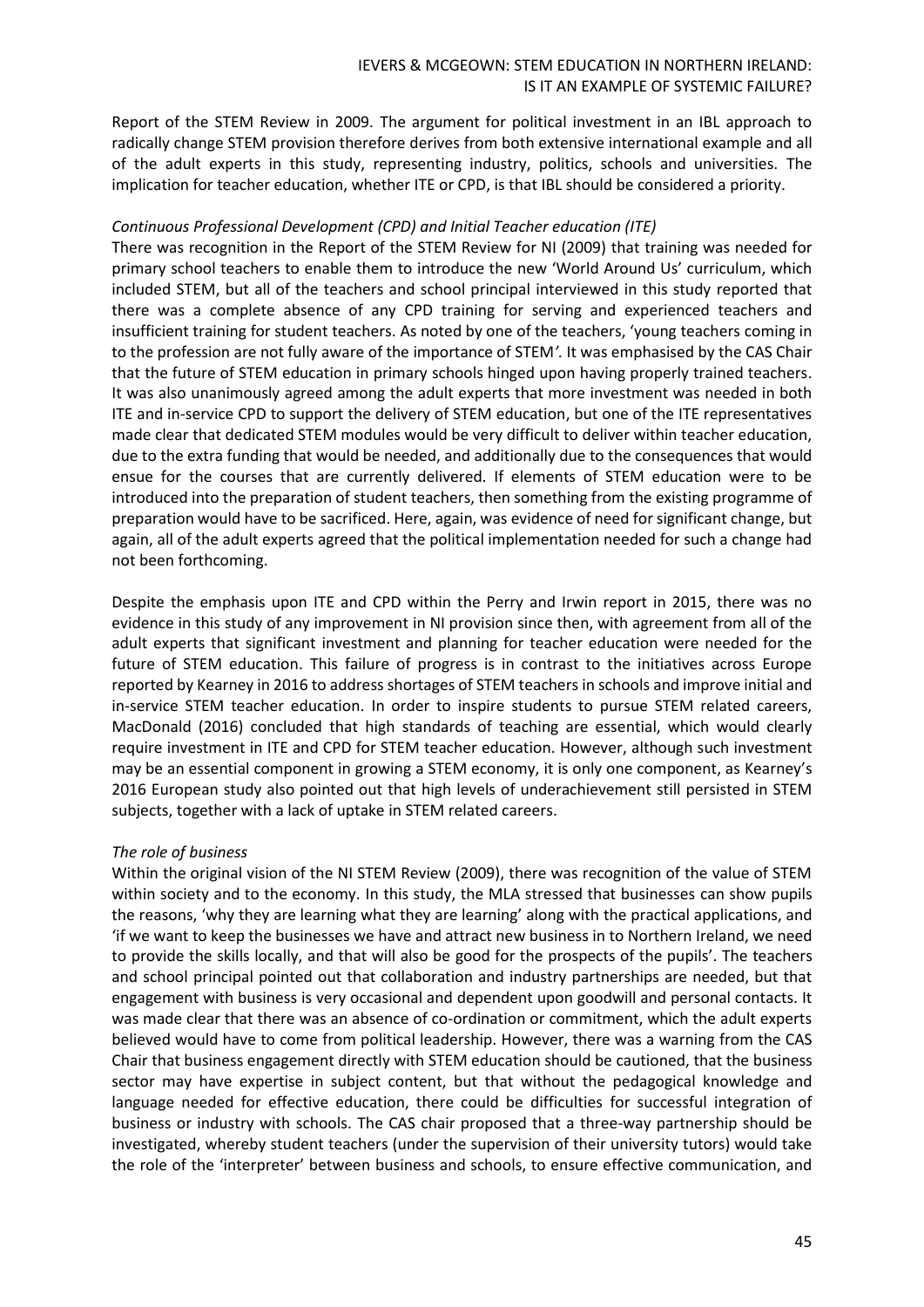thereby support an effective partnership. Such an approach would allow businesses, schools and universities to each 'play to their strengths' in focusing only upon their respective areas of expertise, with a student teacher having the opportunity within a university course to research businesses and develop appropriate resources.

The apparent inertia of NI government to progress a role for business within STEM education is consistent with the findings of Freeman et al. (2015), in their conclusion that although South-East Asian STEM policies were proactive, Western European STEM policies were typically reactive to workforce needs. Furthermore, Freeman et al. emphasised that Western European countries have pursued these policies despite clear evidence that successful economies require high levels of STEM education. It is notable within the findings of this study, that not only has there been no perceived progress in the role of business within STEM education since Perry and Irwin's report of 2015, but since business was not mentioned in that report, there has been no reported progress for the role of business since 2011. However, as identified by the CAS Chair, a successful role for business might depend upon a three-way partnership between business, university ITE students, and schools. Such a proposal reflects the interdependence that was propounded in the NI 'Success through STEM' Strategy (2011) between business, ITE/CPD, and the pupils' STEM education experience, ideally prioritising inquiry-based learning and moving away from high-stakes testing. The interdependence of these components is also reflected in Kearney's European study (2016) and in the four overarching themes of this study.

### **Conclusion**

Evidence has been analysed from perceptions expressed by a sample of 11-year old school pupils (n=13) in Northern Ireland (NI), together with adult experts (n=11) representing schools, universities, politics and business. The evidence indicates a systemic failure in NI to provide an effective STEM (Science, Technology, Engineering and Mathematics) education. Findings reveal high levels of pupil enthusiasm for STEM education, but piecemeal experiences resulting from a lack of resources, very little business input, and a limited number of teachers possessing STEM qualifications. Despite political investment in STEM education around the world, and international recognition of the importance of STEM education for a successful modern economy, this study found no evidence of any improvement in NI STEM education provision since the last NI government report in 2015. All of the adult experts in this study expressed high levels of frustration over the current provision of STEM education for NI pupils, and a conviction that future provision demands political commitment to a radical review of curriculum and teacher education, which moves away from high-stakes testing as defined by Au (2007) and embraces inquiry-based learning (IBL). A three-way partnership was proposed between business, teacher education (pre-service and in-service), and the pupils' STEM education experience (focusing upon IBL), reflecting the interdependence and central importance of these components that were highlighted in the NI 'Success through STEM' Strategy (2011). Evidence additionally indicated that preservice and in-service teacher education should prioritise STEM qualifications and IBL techniques in order to improve the STEM education experiences of pupils.

### **References**

- Au, W. (2007) 'High stakes testing and curricular control: A qualitative metasynthesis', *Educational Researcher,* 36[\(5\)](https://link.springer.com/journal/10798/26/1/page/1), pp. 258-267.
- Benson, C. and Lunt, J. (2011) 'We're Creative on a Friday Afternoon; Investigating Children's Perceptions of their Experience of Design and Technology in Relation to Creativity', *Journal of Science Education Technology,* 20(5), pp. 679-687.
- Bybee, R. W. (2010) 'Advancing STEM Education: A 2020 Vision', *Technology and Engineer Teacher,*  70(1), pp. 30-35.
- Cohen, L., Manion, L. and Morrison, K. (2018) Research Methods in Education*.* 8th edn. London: Routledge. pp. 17,511, 513, 524-529, 633-644.